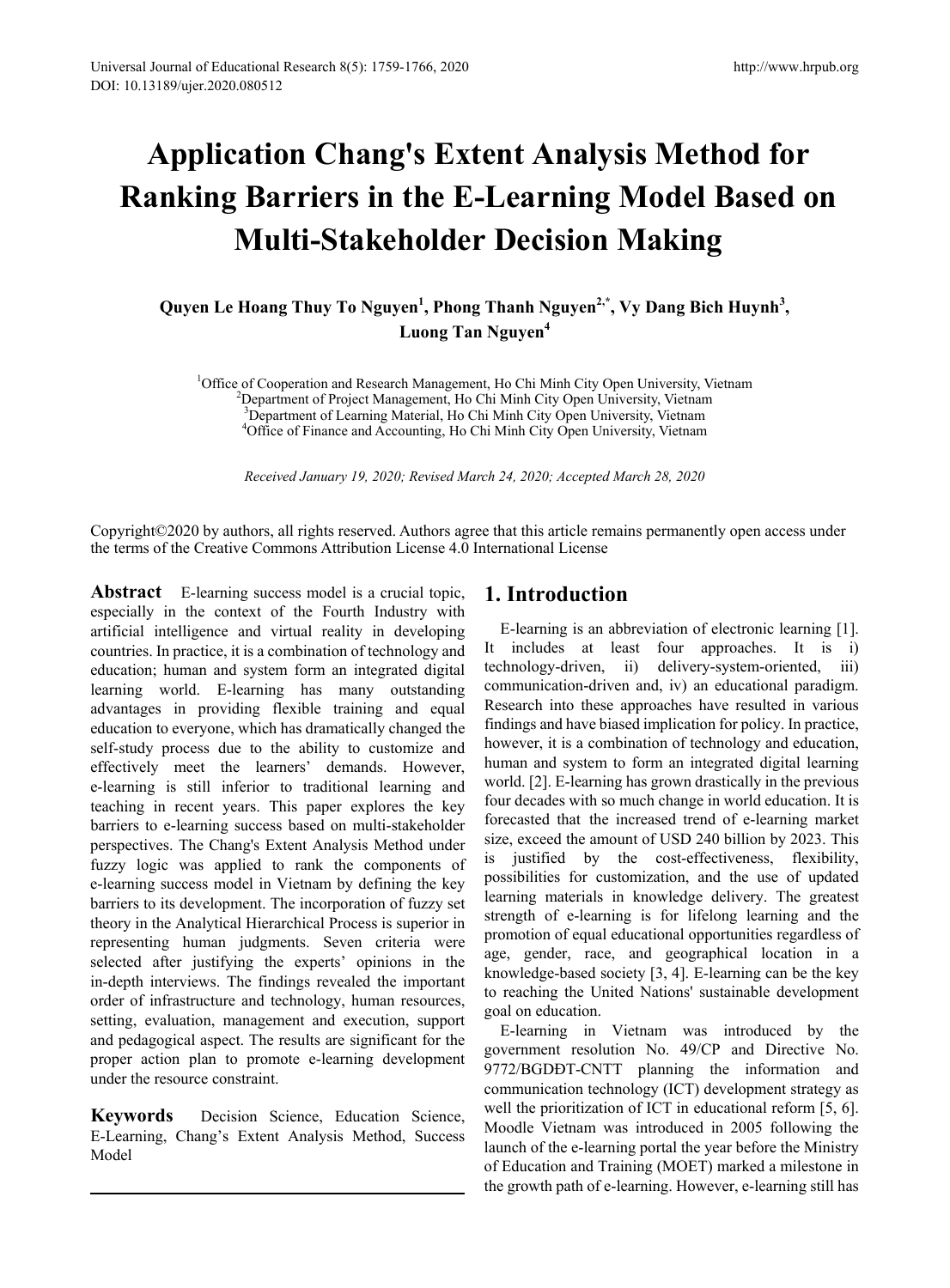been inferior to traditional learning and teaching and, thus, e-learning success has been challenged. This paper presents the key barriers to its success using the approach of fuzzy Chang's Extent Analysis Method.

# **2. Literature Review**

The literature review addresses three issues: i) the definition of success, ii) the identification of e-learning stakeholders, and iii) the key barriers to e-learning success. Based on the rich literature on barriers to e-learning development, a model of the key factors for e-learning success has been constructed with the criteria weighted so that proper action plans can be taken for the successful mission of e-learning.

#### **2.1. The Definition of Success and Stakeholders**

Success means positively achieving set goals [7-11]. Davis [12] further confirmed this idea, adding that the goals must be reached under the resource constraints. This definition of success suggests that each individual has a different view based on the setting. E-learning success in this study has been defined by using a multi-stakeholder perspective. At the university level, three major actors have been defined--students, instructors, and e-learning

administrators [13, 14]. However, it seems that only a one-sided view on e-learning success is reflected by this group of stakeholders. Thaufeega [15] noted that teachers and educational institutions form one of the perspectives of the digital learning world. Aparicio, et al. [16] approached the stakeholders adopted a demand and supply view, defining five major groups including i) customers (students, employers), ii) suppliers (educational institutions, employers), ii) suppliers (educational institutions, accreditation bodies, teachers, content providers, technology providers), iii) boards and shareholders (education ministry), iv) professional associations (teachers' association) and v) special interest groups (students' commissions).

### **2.2. Key Barriers to E-Learning Success**

Previous studies have attempted to identify the determinants of e-learning success [17]. Given the diversified stakeholder's viewpoints, several factors have contributed to the success of the e-learning model [18-20]. Therefore, the barriers to e-learning require an approach that remedies issues to enhance the spread of e-learning under the resources constraint. Seven important components that limit e-learning have been identified (see Figure 1).



**Figure 1.** E-learning Success Model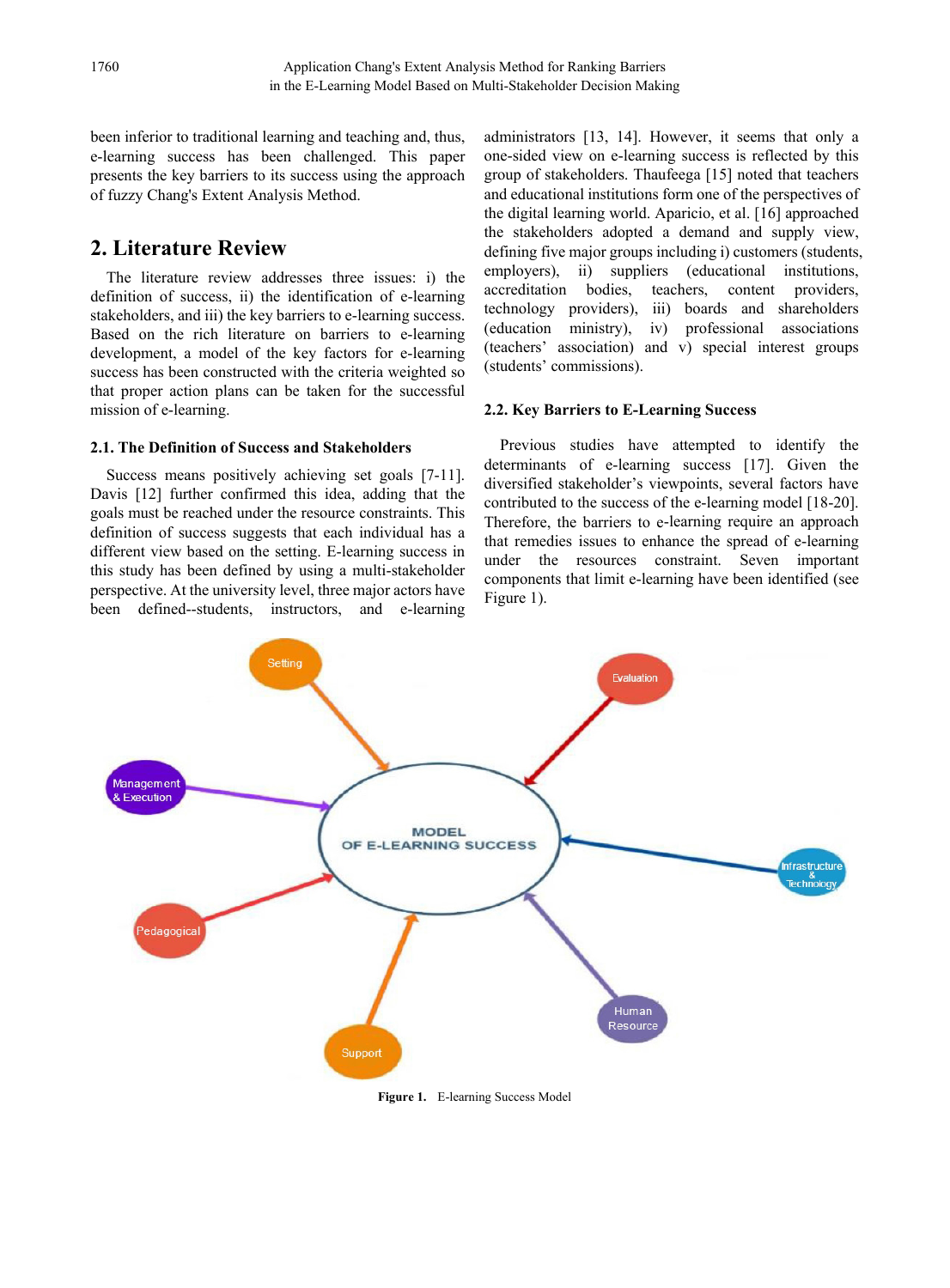Infrastructure and technology are the first obstacles to e-learning. From the learners' perspective, the ability to work with computers and online privacy are major restraints. [21]. Esterhuyse and Scholtz [22] further mentioned internet speed, actual site design, and insufficiency of hardware and software (platforms) compatible with modern technology. Another critical factor is settings with diversified dimensions of social, political, cultural, geographical and legal issues [23]. Becker, et al. [21] made a survey in Australia and found that the nature of e-learning significantly hindered e-learning success. Peer isolation, learning effectiveness, the validity of online training, and assessment were the main limitations. As a result, certificates issued by certain authorities have been unaccepted. Therefore, positive attitudes and cooperation towards e-learning are critical for its development [24-26]. This also raises the issue of quality recognition, then the evaluation of e-learning programs, content, and students.

Moreover, human resources are the key driver of any success and e-learning is not an exception [27]. According to Soong, et al. [28], both learners' and teachers' competencies are essential to motivate online learning especially the technical skills of instructors, administrators, and technicians. In addition, support also contributes to e-learning development. Prompt feedback, on-demand assistance, and diversified learning resources have been evidenced to be influential in removing e-learning barriers. Khan [23], in particular, emphasized the role of management and execution. In fact, leadership and institutional culture to ether with the strong support commitment from senior management has benefited the development of e-learning. The management of content, delivery, and maintenance is an added value to its success. Pedagogical approaches, methods, and the process of teaching, and curriculum are important for any kind of education, either face-to-face or e-learning [29].

## **3. Research Methodology**

Fuzzy set theory is a special set of mathematical tools that are particularly suited for handling incomplete information or the ambiguity of object classes in the most flexible way [30-38]. The steps of the Chang's extended analysis method under fuzzy environment are as follows [39-41]:

Let  $X = \{x_1, x_2, \ldots, x_n\}$  be an object set, and  $U = \{u_1, u_2, \ldots, u_n\}$  $u_2, \ldots, u_m$ } be a goal (objective) set.

Then, the  $m$  extent analysis values for each  $i<sup>th</sup>$  object for *m* goals are obtained and shown as follows [42, 43]:

 $\tilde{M}_{s_i}^j$  where  $i = 1, 2, ..., n; j = 1, 2, ..., m$ 

#### Step 1: Obtain priority weights

The value of fuzzy Chang's extended analysis synthetic on the *i*<sup>th</sup> is expressed as:

$$
S_i = \left(\sum_{i=1}^m l_i, \sum_{i=1}^m m_i, \sum_{i=1}^m u_i\right) \otimes \left(\frac{1}{\sum_{i=1}^n u_i}, \frac{1}{\sum_{i=1}^n m_i}, \frac{1}{\sum_{i=1}^n l_i}\right) (1)
$$

Step 2: Comparing degrees of possibility

The degree of possibility of  $M_2 = (l_2, m_2, u_2) \ge M_1 = (l_1, l_2)$  $m_l$ ,  $u_l$ ) is expressed as follows [44]:

$$
V(M_2 \ge M_1) = \text{hgt}(M_1 \cap M_2) = \mu_{M_2}(d)
$$

$$
= \begin{cases} 1 & \text{if } m_2 \ge m_1 \\ 0 & \text{if } 1_1 \ge u_2 \\ \frac{l_1 - u_2}{(m_2 - u_2) - (m_1 - l_1)} & \text{otherwise} \end{cases}
$$
 (2)

Step 3: Obtaining the weight vector

 $\overline{a}$ 

The degree possibility for a convex fuzzy number to be greater than *k* convex fuzzy numbers  $M_i$  ( $i = 1, 2, ..., k$ ) can be defined by:

$$
V (M \ge M_1, M_2, ..., M_k) = V[(M \ge M_1) \text{ and } (M \ge M_2) \nand ... (M \ge M_k)] = \min V(M \ge M_i), i = 1, 2, ..., k.
$$
\n(3)

Assume that

$$
d'(A_i) = \min V(S_i \ge S_k)
$$

for  $k = 1, 2, ..., n$ ;  $k \neq i$ .

Then, the weight vector is given by:

$$
W' = (d'(A_1), d'(A_2), ..., d'(A_n))^T
$$
 (4)

where  $A_i$  ( $i = 1, 2, \ldots, n$ ) are *n* elements.

Step 4: Calculate the normalized weight vector

$$
W = (d(A_1), d(A_2), ..., d(A_n))^T
$$
 (5)

Step 5. Ranking of the components

After having components weights, the ranking of all components is determined.

## **4. Results and Discussion**

E-learning success model is a crucial topic, especially in the context of the Fourth Industry with artificial intelligence (AI), virtual reality (VR) and big data [2, 45-49]. We have solved the problem of the vagueness in human judgement in the comparison matrice when evaluating the barriers to e-learning success, which has been ignored in the literature. Our research provides insights into the key factors determining its development by integrating the literature review and expert knowledge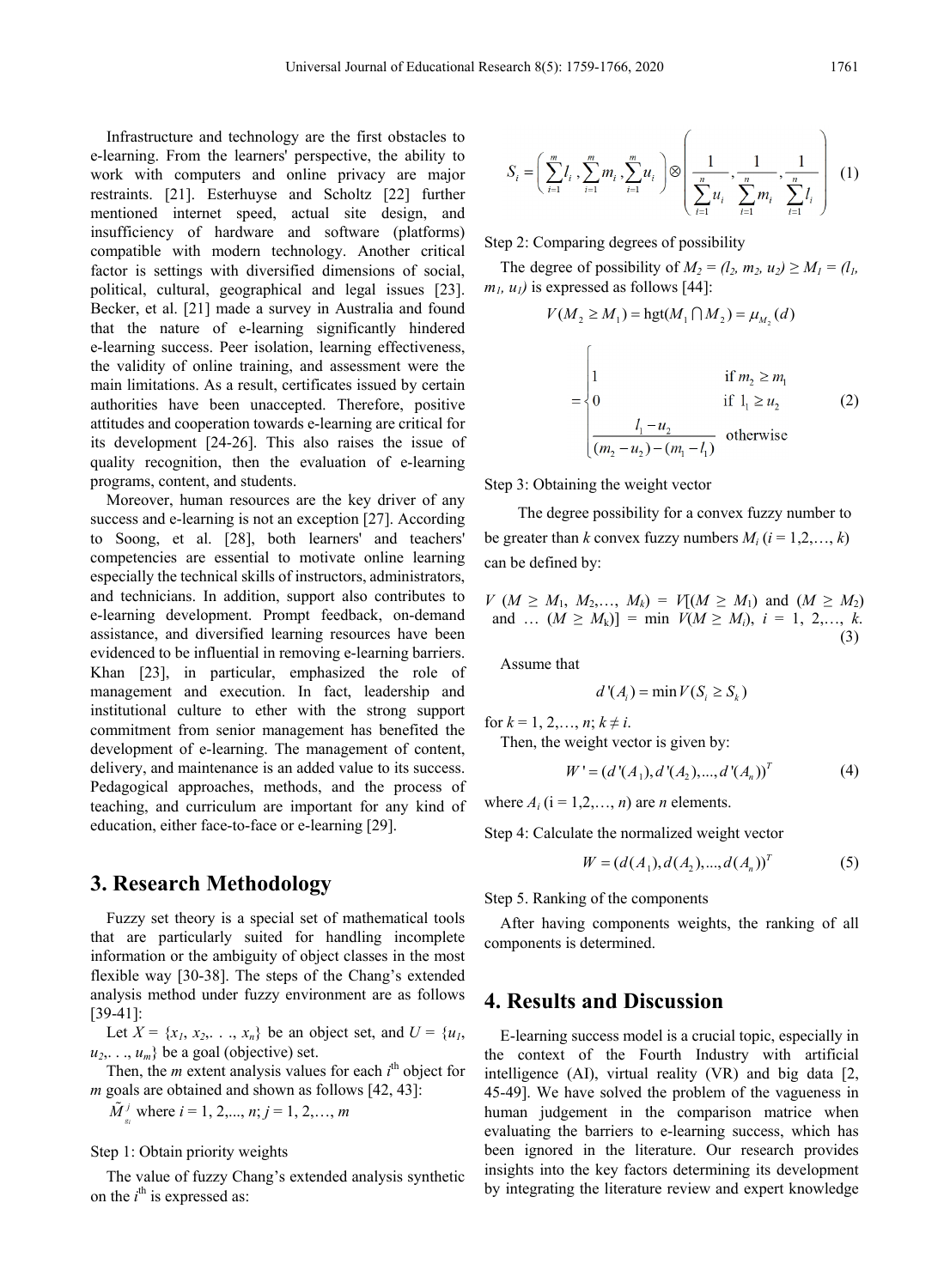in the field. A multi-stakeholder perspective is an innovative approach for a comprehensive model. Moreover, the fuzzy logic technique is useful in ranking the model's components, as shown in Table 1.

Resources are the drivers for growth in economic models. In the case of e-learning, the same can be found with infrastructure and technology. The greater the effects of the application of technology, the better the attitude of students using these technologies [50-52]. Attitude helps ease off the usability, enhances student's academic performance as well as their chance of career success. Universities must apply technologies in their e-learning model to achieve the highest learning outcomes. In particular, accessibility is reflected by the ease of accessing and browsing the Internet on campus. A high access speed, the ease of using web-based courses, and the reliability of communication among students and between students and teachers further inspire students to use e-learning [2, 53-58]. Moreover, technology is one of the three pillars of e-learning evolution history. Technological advancements have promoted all of the three phases of e-learning development, including premise establishment, formation and development, and the contemporary context.

**Table 1.** Ranking the e-learning success components

| Components                    | Weight | Rank |
|-------------------------------|--------|------|
| Infrastructure and technology | 0.1700 |      |
| Human resource                | 0.1668 | 2    |
| Settings                      | 0.1665 | 3    |
| Evaluation                    | 0.1597 |      |
| Management and execution      | 0.1345 | 5    |
| Support                       | 0.1103 | 6    |
| Pedagogical aspect            | 0.0921 |      |

However, human resources are also significant and, in some cases, their role is superior to physical assets. In an e-learning success model, human resources were second followed by infrastructure and technology. In fact, human competence of online learning is required for all stakeholders, including students, teachers (lecturers or facilitators), instructors, technical supporters as well as administrators to motivate participation in the digital world [14, 59]. Specifically, e-learning favorable attitude and useful perception from teachers are considered as moderating factors for their e-learning competence development. Thus, in order to enhance e-learning, educational institutions should focus on raising teachers' attitudes and awareness about the usefulness of this training method. Professional training courses and a variety of reference materials, as well as appropriate incentive scheme, can motivate teachers to voluntarily participate in online training [60, 61].

Moreover, our research findings suggest that the setting has a strong impact. This is justified for the failure of e-learning given a rich infrastructure and technology as

well as human resources. Indeed, social and cultural aspects are most severe, especially in the case of Vietnam, where Confucian philosophy guided the country and favored face-to-face classes and the role of the teacher [62-65].

The consequence is unacceptable of online certification made by certain authorities. Therefore, correct evaluations can mitigate this negative attitude. Quality assurance is considered as a solution [66-68]. In Asia, the issue of ensuring the quality of online training is very diverse. Some countries use the same process and standards for assessing the quality of both face-to-face and online education (such as Hong Kong and Singapore). Several other countries have established separate criteria for evaluating the quality of online training, such as Malaysia and Sri Lanka. The lesson for Vietnam educational institutions with e-learning training is a roadmap to promote e-learning quality.

Another factor is the management and execution, which requires strong leadership as well as tight management of content, delivery, and maintenance [69, 70]. Without a strong commitment from leadership, the institutional mission may go awry and lead to the failure of e-learning. This also benefits the support, which makes available learning resources and communication in place [71, 72]. The pedagogical aspect is the seventh contributor to the e-learning success model. The behind rationale is the role of the curriculum and teaching process.

# **5. Conclusions**

Vietnam's economy has witnessed remarkable growth in recent years in the Southeast Asia [73-82]. This achievement is attributed to the nation's high-quality human resource development strategy [83-89]. Each nation and institution is chasing for the goal of human development and e-learning is an excellent educational delivery system for promoting lifelong learning during the Fourth Industrial Revolution [47, 90]. Further, the multi-stakeholder with the budget constraints. Therefore, the findings from this research can efficiently and effectively prioritize the model components for governments and institutions to balance e-learning development with available resources. To facilitate e-learning with proper strategy, institutional factors should be prioritized because this is one goal for multi-purposes, resulting in effective leadership, rational allocation of resources. Positive attitudes towards e-learning from the stakeholder must be cultivated. In this research, only literature reviews and experts' judgments are conducted. Therefore, prudence must be taken in generalizing the research findings in various contexts.

# **Acknowledgments**

The authors gratefully acknowledge the National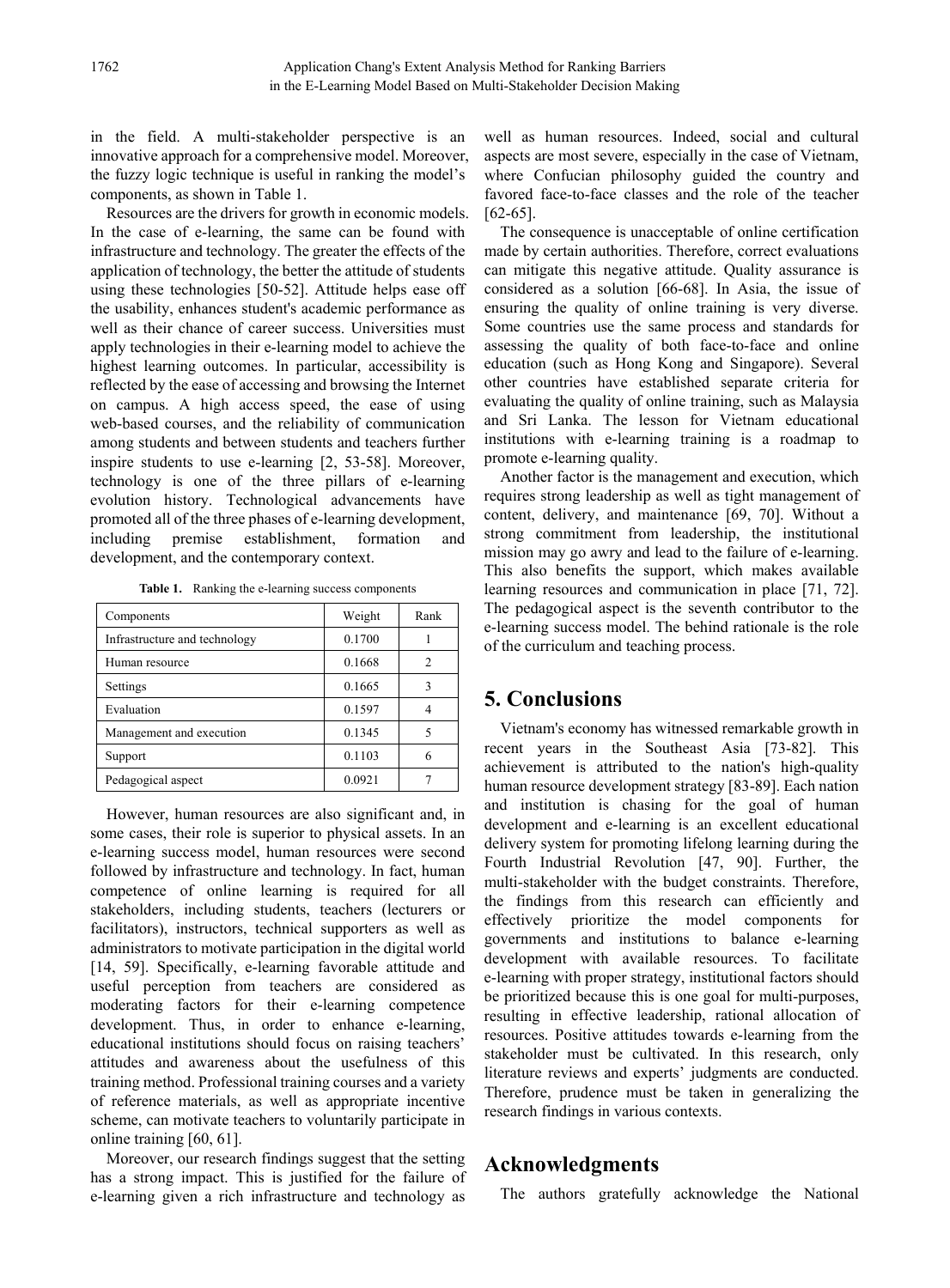Technology And Science Program on Education Science, Vietnam Ministry of Education and Training for funding this research. The authors also acknowledge Ho Chi Minh City Open University, Vietnam, for helping this research.

## **REFERENCES**

- [1] H. Rodrigues, F. Almeida, V. Figueiredo, and S. L. Lopes, "Tracking e-learning through published papers: A systematic review," *Computers & Education,* vol. 136, pp. 87-98, 2019.
- [2] A. Wahyudi *et al.*, "Government policy in realizing basic education metro," *International Journal of Innovative Technology and Exploring Engineering,* Article vol. 8, no. 9 Special Issue 3, pp. 113-116, 2019.
- [3] H. Rodrigues, F. Almeida, V. Figueiredo, and S. L. Lopes, "Mapping key concepts of e-learning and education: a systematic review through published papers," *Computers & Education,* 2019.
- [4] I. Malawige, "Creating Value in E-Learning: Beyond Triple-Factor to Improve Teaching-Learning Experience," in *2018 18th International Conference on Advances in ICT for Emerging Regions (ICTer)*, 2018, pp. 142-149: IEEE.
- [5] Q. T. Pham and T. P. Tran, "Impact Factors on Using of E-learning System and Learning Achievement of Students at Several Universities in Vietnam," in *International Conference on Computational Science and Its Applications*, 2018, pp. 394-409: Springer.
- [6] G. N. Nguyen, "Designing and using interactive e-books in Vietnam," *International Journal of Learning, Teaching and Educational Research,* vol. 11, no. 1, 2015.
- [7] S. D. Friedman and J. H. Greenhaus, *Work and family--allies or enemies: what happens when business professionals confront life choices*. Oxford University Press, USA, 2000.
- [8] B. S. Wiese, "Successful pursuit of personal goals and subjective well-being," 2007.
- [9] N. V. H. Vina, N. Phong Thanh, E. L. Lydia, and K. Shankar, "Measuring Quality of Management to Predict Success of Portfolio- A Review of Factors Effect Project Portfolio Success," *Religacion. Journal of Social Sciences and Humanities,* vol. 4, no. 19, 09/30 2019.
- [10] P. T. Nguyen, T. A. Nguyen, Q. L. H. T. T. Nguyen, V. D. B. Huynh, and K. D. Vo, "Ranking project success criteria in power engineering companies using fuzzy decision-making method," *International Journal of Advanced and Applied Sciences,* vol. 5, no. 8, pp. 91-94, 2018.
- [11] V. D. B. Huynh, Q. L. H. T. T. Nguyen, P. Van Nguyen, and P. T. Nguyen, "Application Partial Least Square Structural Equation to Develop a Job Search Success Measurement Model," *Journal of Mechanics of Continua and Mathematical Sciences,* vol. 13, no. 5, 2018.
- [12] W. Davis, *The Best of Success: A Treasury of Success Ideas*. Great Quotations Publishing Company, 1988.
- [13] D. Persico, S. Manca, and F. Pozzi, "Adapting the

technology acceptance model to evaluate the innovative potential of e-learning systems," *Computers in Human Behavior,* vol. 30, pp. 614-622, 2014.

- [14] E. Ansong, R. Boateng, S. L. Boateng, and A. B. Anderson, "The nature of E-learning adoption by stakeholders of a university in Africa," *E-Learning and Digital Media,* vol. 14, no. 4, pp. 226-243, 2017.
- [15] F. Thaufeega, "Institutional and learner readiness for eLearning in the Maldives," Brunel University London, 2016.
- [16] M. Aparicio, F. Bacao, and T. Oliveira, "An e-learning theoretical framework," *An e-learning theoretical framework,* no. 1, pp. 292-307, 2016.
- [17] A. Khasawneh, "Technology acceptance and usage in higher education: a case study of e-learning in Hashemite<br>University in Jordan," *International Journal of* International Journal of *Management in Education,* vol. 4, no. 2, pp. 133-145, 2010.
- [18] C. W. Holsapple and A. Lee-Post, "Defining, assessing, and promoting e‐learning success: An information systems perspective," *Decision sciences journal of innovative education,* vol. 4, no. 1, pp. 67-85, 2006.
- [19] C.-M. Chiu, M.-H. Hsu, S.-Y. Sun, T.-C. Lin, and P.-C. Sun, "Usability, quality, value and e-learning continuance decisions," *Computers & education,* vol. 45, no. 4, pp. 399-416, 2005.
- [20] H. M. S. Ahmed, "Hybrid E-Learning acceptance model: Learner perceptions," *Decision Sciences Journal of Innovative Education,* vol. 8, no. 2, pp. 313-346, 2010.
- [21] K. L. Becker, C. J. Newton, and S. Sawang, "A learner perspective on barriers to e-learning," *Australian Journal of Adult Learning,* vol. 53, no. 2, pp. 211-233, 2013.
- [22] M. Esterhuyse and B. Scholtz, "Barriers to e-learning in a developing country: An explorative study," in *Proceedings of the 9th IDIA conference*, 2015.
- [23] B. H. Khan, *E-learning quick checklist*. IGI Global, 2005.
- [24] N. M. Ha and N. H. Lam, "The effects of celebrity endorsement on customer's attitude toward brand and purchase intention," *International Journal of Economics and Finance,* vol. 9, no. 1, pp. 64-77, 2017.
- [25] N. M. Ha and H. L. Tam, "Attitudes and purchase intention towards counterfeiting luxurious fashion products in Vietnam," *International Journal of Economics and Finance,*  vol. 7, no. 11, pp. 207-221, 2015.
- [26] H. M. Nguyen and B. T. Khoa, "A Study on the Chain of Cost Values-Online Trust: Applications in Mobile Commerce in Vietnam," *Journal of Applied Economic Sciences,* vol. 14, no. 1, 2019.
- [27] K. Saowapakpongchai, "The development of elearning model for higher education in Thailand," in *2010 International Conference on Educational and Network Technology*, 2010.
- [28] M. B. Soong, H. C. Chan, B. C. Chua, and K. F. Loh, "Critical success factors for on-line course resources, *Computers & education,* vol. 36, no. 2, pp. 101-120, 2001.
- [29] A. Assareh and M. H. Bidokht, "Barriers to e-teaching and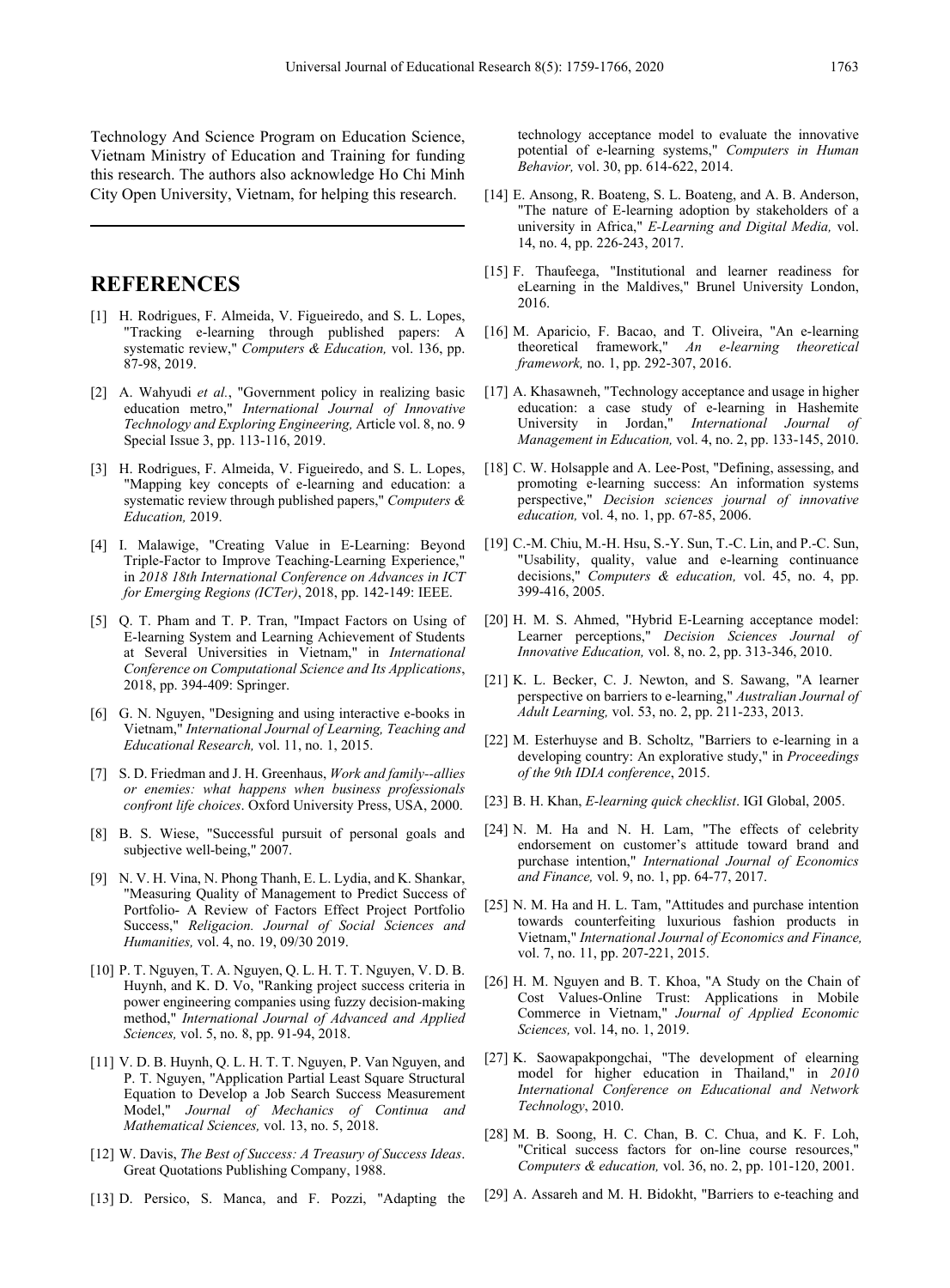e-learning," *Procedia Computer Science,* vol. 3, pp. 791-795, 2011.

- [30] S. Hudaa *et al.*, "Natural language processing utilization in healthcare," *International Journal of Engineering and Advanced Technology,* vol. 8, no. 6 Special Issue 2, pp. 1117-1120, 2019.
- [31] Y. Purnama *et al.*, "Expert System in Detecting Children's Intelligence using Certainty Factor," *Journal of Critical Reviews,* vol. 7, no. 1, p. 2020, 2019.
- [32] Ramakrishnan, M. S. Shabbir, N. M. Kassim, P. T. Nguyen, and D. Mavaluru, "A comprehensive and systematic review of the network virtualization techniques in the IoT," *International Journal of Communication Systems,* p. e4331, 2020.
- [33] N. T. Phong, V. N. Phuc, and T. T. H. L. N. Ouven, "Application of fuzzy analytic network process and topsis method for material supplier selection," in *Key Engineering Materials*, 2017, vol. 728, pp. 411-415: Trans Tech Publ.
- [34] V. D. B. Huynh, P. Van Nguyen, Q. Nguyen, and P. T. Nguyen, "Application of Fuzzy Analytical Hierarchy Process based on Geometric Mean Method to prioritize social capital network indicators," *International Journal of Advanced Computer Science and Applications,* vol. 9, no. 12, pp. 182-186, 2018.
- [35] P. T. Nguyen, N. B. Vu, L. Van Nguyen, L. P. Le, and K. D. Vo, "The Application of Fuzzy Analytic Hierarchy Process (F-AHP) in Engineering Project Management," in *2018 IEEE 5th International Conference on Engineering Technologies and Applied Sciences (ICETAS)*, 2018, pp. 1-4: IEEE.
- [36] N. Bahrami, S. Liu, V. V. Ponkratov, P. T. Nguyen, A. Maseleno, and S. Berti, "Novel load management for renewable generation sources/battery system through cut energy expenditure and generate revenue," *International Journal of Ambient Energy,* pp. 1-17, 2019.
- [37] L. D. Long, D.-H. Tran, and P. T. Nguyen, "Hybrid multiple objective evolutionary algorithms for optimising multi-mode time, cost and risk trade-off problem," *International Journal of Computer Applications in Technology,* vol. 60, no. 3, pp. 203-214, 2019.
- [38] D.-L. Luong, D.-H. Tran, and P. T. Nguyen, "Optimizing multi-mode time-cost-quality trade-off of construction project using opposition multiple objective difference evolution," *International Journal of Construction Management,* pp. 1-13, 2018.
- [39] P. Van Nguyen, P. T. Nguyen, Q. L. H. Thuy, T. Nguyen, and V. D. B. Huynh, "Calculating Weights of Social Capital Index Using Analytic Hierarchy Process," *International Journal of Economics and Financial Issues,* vol. 6, no. 3, pp. 1189-1193, 2016.
- [40] N. T. Phong and N. L. H. T. T. Quyen, "Application fuzzy multi-attribute decision analysis method to prioritize project success criteria," *AIP Conference Proceedings,* vol. 1903, no. 1, pp. 111-116, 2017.
- [41] P. T. Nguyen, "Determination of construction supplier evaluation criteria using word tags," *International Journal of Advanced and Applied Sciences,* vol. 5, no. 11, pp. 75-79, 2018.
- [42] M. K. Moghadam, A. R. M. Jahromi, and A. S. Nooramin, "A fuzzy AHP decision support system for selecting yard cranes in marine container terminals," *WMU Journal of Maritime Affairs,* vol. 10, no. 2, pp. 227-240, 2011.
- [43] İ. Ertuğrul and N. Karakaşoğlu, "Comparison of fuzzy AHP and fuzzy TOPSIS methods for facility location selection," *The International Journal of Advanced Manufacturing Technology,* vol. 39, no. 7, pp. 783-795, 2008.
- [44] U. Cebeci and D. Ruan, "A multi-attribute comparison of Turkish quality consultants by fuzzy AHP," *International Journal of Information Technology & Decision Making,* vol. 6, no. 01, pp. 191-207, 2007.
- [45] M. Ciolacu, A. F. Tehrani, L. Binder, and P. M. Svasta, "Education 4.0-Artificial Intelligence Assisted Higher Education: Early recognition System with Machine Learning to support Students' Success," in *2018 IEEE 24th International Symposium for Design and Technology in Electronic Packaging(SIITME)*, 2018, pp. 23-30: IEEE.
- [46] I. E. Rakhimbaeva et al., "Integration of the Educational and Didactic Systems in the Training of Future Teachers," (in English), *International Journal of Applied Exercise Physiology,* Article vol. 8, no. 2.1, pp. 1131-1136, 2019.
- [47] A. Maseleno *et al.*, "General theoretical and philosophical aspects of modern education," (in English), *Revista San Gregorio,* Article no. 32, pp. 211-216, Aug 2019.
- [48] K. Dahdouh, A. Dakkak, L. Oughdir, and F. Messaoudi, "Big data for online learning systems," *Education and Information Technologies,* vol. 23, no. 6, pp. 2783-2800, 2018.
- [49] S. Ali, M. A. Uppal, and S. R. Gulliver, "A conceptual framework highlighting e-learning implementation barriers," *Information Technology & People,* vol. 31, no. 1, pp. 156-180, 2018.
- [50] R. Hartshorne and H. Ajjan, "Examining student decisions to adopt Web 2.0 technologies: theory and empirical tests," *Journal of computing in higher education,* vol. 21, no. 3, p. 183, 2009.
- [51] E. V. Smirnova, B. Ayshwarya, P. T. Nguyen, W. Hashim, and A. Maseleno, "Using Shell Programs in Educational and Methodological Support for Learning Foreign Language," *International Journal of Applied Exercise Physiology,* vol. 8, no. 2.1, pp. 1027-1032, 2019.
- [52] M. Huda *et al.*, "Learning quality innovation through integration of pedagogical skill and adaptive technology," *International Journal of Innovative Technology and Exploring Engineering,* Article vol. 8, no. 9 Special Issue 3, pp. 1538-1541, 2019.
- [53] B. Ayshwarya *et al.*, "Design analysis of web-based employee information system in office of technical implementation unit of education department," implementation unit *International Journal of Recent Technology and Engineering,* Article vol. 8, no. 2 Special Issue 3, pp. 1507-1512, 2019.
- [54] E. S. Asih, P. T. Nguyen, E. L. Lydia, K. Shankar, W. Hashim, and A. Maseleno, "Mobile E-commerce website for technology-based buying selling services," *International Journal of Engineering and Advanced Technology,* vol. 8, no. 6, pp. 884-888, 2019.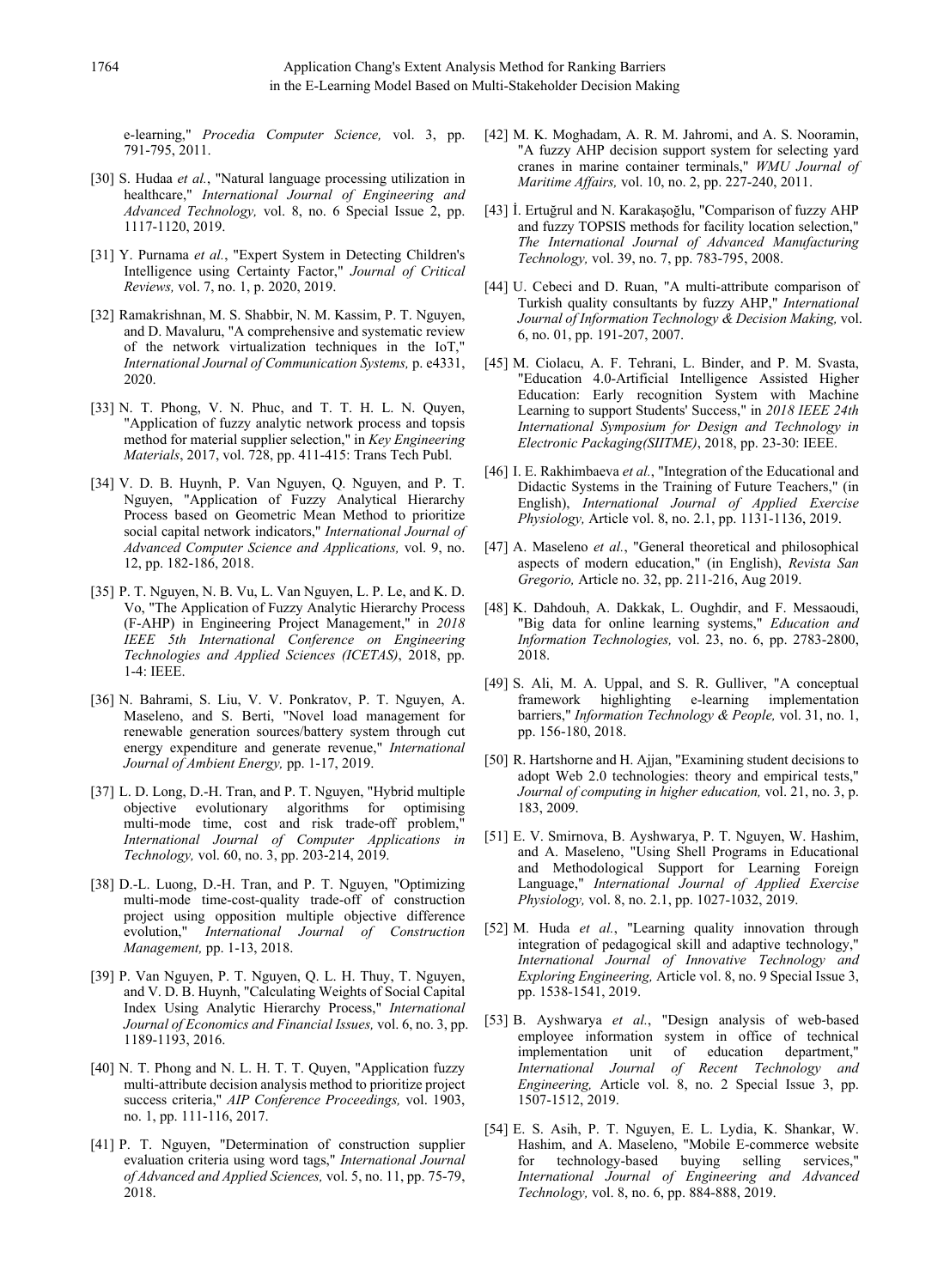- [55] I. Iswanto, E. L. Lydia, K. Shankar, P. T. Nguyen, W. Hashim, and A. Maseleno, "Identifying diseases and diagnosis using machine learning," *International Journal of Engineering and Advanced Technology,* vol. 8, no. 6 Special Issue 2, pp. 978-981, 2019.
- [56] A. Muruganantham, P. T. Nguyen, E. L. Lydia, K. Shankar, W. Hashim, and A. Maseleno, "Big data analytics and intelligence: A perspective for health care," *International Journal of Engineering and Advanced Technology,* vol. 8, no. 6 Special Issue, pp. 861-864, 2019.
- [57] B. P. Sutjiatmo *et al.*, "Empowering internet of things (IoT) through big data," *International Journal of Engineering and Advanced Technology,* vol. 8, no. 6 Special Issue 2, pp. 938-942, 2019.
- [58] S. Z. Thalhah, M. Tohir, P. T. Nguyen, K. Shankar, and R. Rahim, "Mathematical Issues in Data Science and Applications for Health care," *International Journal of Recent Technology and Engineering,* vol. 8, pp. 4153-4156, 2019.
- [59] M. Ghoreishi, M. A. Nadi, G. Manshee, and N. Saeedian, "A Thematic Analysis of the Conceptual Framework of E-Learning in Higher Education," *Interdisciplinary Journal of Virtual Learning in Medical Sciences,* vol. 8, no. 1, 2017.
- [60] Q. L. H. T. T. Nguyen, P. T. Nguyen, and V. D. B. Huynh, "Roles of e-learning in higher education," *Journal of Critical Reviews,* Article vol. 6, no. 4, pp. 7-13, 2019.
- [61] D. H. Vu *et al.*, "Success factors framework for the implementation of e-learning systems in Vietnamese universities," *Journal of Critical Reviews,* Article vol. 6, no. 4, pp. 1-6, 2019.
- [62] V. N. Phuc, T. N. Phong, L. H. T. T. N. Quyen, and D. B. H. Vy, "Extended Fuzzy Analytical Hierarchy Process Approach in Determinants of Employees' Competencies in the Fourth Industrial Revolution " *International Journal of Advanced Computer Science and Applications,* pp. 150-154, 2019.
- [63] J. Zhang, "A cultural look at information and communication technologies in Eastern education," *Educational Technology Research and Development,* vol. 55, no. 3, pp. 301-314, 2007.
- [64] P. Ambika *et al.*, "Self-education as a condition of professional and personal development of a future specialist," *Religacion. Journal of Social Sciences and Humanities,* vol. 4, no. 16, 06/30 2019.
- [65] P. Van Nguyen, P. T. Nguyen, Q. L. H. T. T. Nguyen, and V. D. B. Huynh, "Calculating weights of social capital index using analytic hierarchy process," *International Journal of Economics and Financial Issues,* vol. 6, no. 3, pp. 1189-1193, 2016.
- [66] V. D. B. Huynh, Q. Nguyen, P. Nguyen, and P. T. Nguyen, "Application partial least square structural equation to develop a job search success measurement model," *Journal of Mechanics of Continua and Mathematical Sciences,* vol. 13, no. 5, pp. 50-59, 2018.
- [67] P. T. Nguyen, T. A. Nguyen, Q. Nguyen, and V. Huynh, "Application of SWOT for construction company quality management using building information modelling," *Journal of Mechanics of Continua and Mathematical*

*Sciences,* vol. 13, no. 05, pp. 25-33, 2018.

- [68] P. T. Nguyen *et al.*, "Construction project quality management using building information modeling 360 field," *International Journal of Advanced Computer Science and Applications, Article,* vol. 9, no. 10, pp. 228-233, 2018.
- [69] Y. Budiasih, C. F. B. Hartanto, T. M. Ha, P. T. Nguyen, and T. P. Usanti, "The mediating impact of perceived organisational politics on the relationship between leadership styles and job satisfaction," *International Journal of Innovation, Creativity and Change,* Article vol. 10, no. 11, pp. 478-495, 2020.
- [70] M. Miharja, R. Sacipto, Q. L. H. Thuy to Nguyen, P. T. Nguyen, and T. P. Usanti, "How interactional justice within organisations impacts counterproductive work behaviours and self-efficacy in the presence of performance appraisal satisfaction," *International Journal of Innovation, Creativity and Change,* Article vol. 10, no. 11, pp. 459-477, 2020.
- [71] L. Alfita, A. L. Kadiyono, P. T. Nguyen, W. Firdaus, and I. S. Wekke, "Educating the external conditions in the educational and cultural environment," *International Journal of Higher Education,* Article vol. 8, no. 8, pp. 34-38, 2019.
- [72] H. Qodim, Herningsih, P. T. Nguyen, Q. L. H. T. T. Nguyen, and A. Toding, "Educating the information integration using contextual knowledge and ontology merging in advanced levels," *International Journal of Higher Education,* Article vol. 8, no. 8, pp. 24-29, 2019.
- [73] V. H. Thanh and N. M. Ha, "The effect of Banking relationship on firm performance in Vietnam," *International Journal of Economics and Finance,* vol. 5, no. 5, pp. 148-158, 2013.
- [74] M. H. Nguyen and B. T. Khoa, "Perceived Mental Benefit in Electronic Commerce: Development and Validation," *Sustainability,* vol. 11, no. 23, p. 6587, 2019.
- [75] H. M. Nguyen, "The relationship between urbanization and economic growth," *International Journal of Social Economics,* 2018.
- [76] N. M. Ha, N. D. Le, and P. Trung-Kien, "The impact of urbanization on income inequality: A study in Vietnam," *Journal of Risk and Financial Management,* vol. 12, no. 3, p. 146, 2019.
- [77] N. M. Ha, "Impact of capital structure and cash holdings on firm value: case of firms listed on the Ho Chi Minh Stock Exchange," *International Journal of Economics and Financial Issues,* vol. 7, no. 1, pp. 24-30, 2017.
- [78] N. M. Ha, "The effect of firm's growth on firm survival in Vietnam," *International Business Research,* vol. 6, no. 5, p. 142, 2013.
- [79] P. T. Nguyen, V. N. Nguyen, L. H. Pham, T. A. Nguyen, Q. L. H. T. T. Nguyen, and V. D. B. Huynh, "Application of supply chain management in construction industry," *Advances in Science and Technology Research Journal,* vol. 12, 2018.
- [80] M. C. Ramadhan, R. L. Sinaulan, Maryano, S. Hartati, and P. T. Nguyen, "Regulation and digital economy," *Journal of*